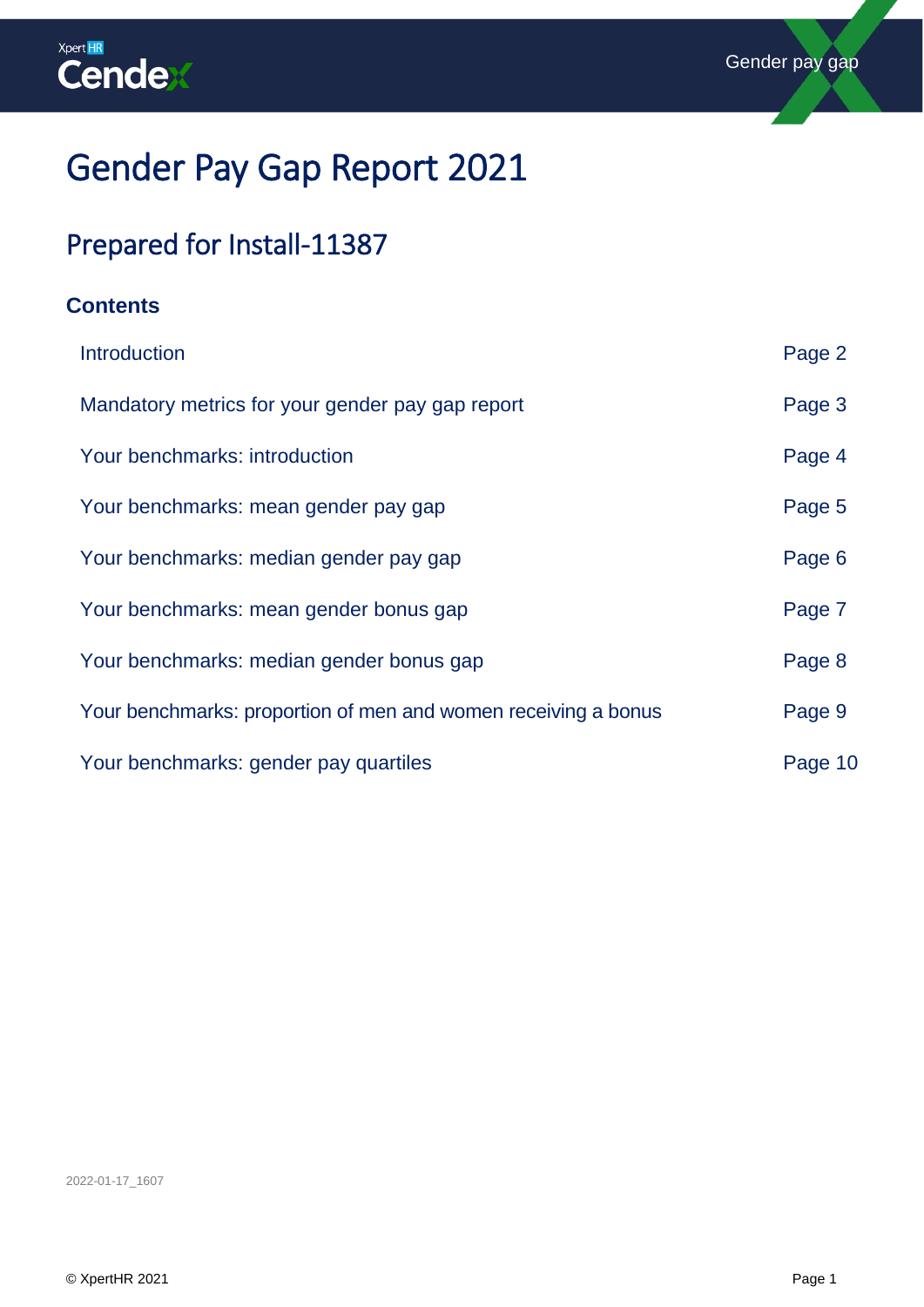# <span id="page-1-0"></span>Gender Pay Gap Report 2021

### **Introduction**

Employers with 250 or more relevant employees are required to publish gender pay gap information by April 2022, based on data from April 2021. Separate gender pay gap figures need to be submitted for each legal entity meeting this criteria. The government will also encourage smaller organisations to report their gender pay gaps on a voluntary basis. This report provides your organisation with the necessary metrics to meet the publication requirements.

Additionally, XpertHR has provided relevant benchmarks to enable your organisation to see how its gender pay gap compares with other similar organisations.

#### **Details**

This report has been prepared in line with the Equality Act 2010 (Gender Pay Gap Information) Regulations 2018 and Equality Act 2010 (Specific Duties and Public Authorities) Regulations 2018.

Snapshot date: 5 April 2021 (private sector) or 31 March 2021 (public sector)

Please note that your organisation's name has been replaced by its XpertHR installation code throughout to provide an additional layer of privacy and data security.

### **Your data submission**

Install-11387 submitted data for a total of 447 workers of which 447 were categorised as "relevant employees" and used in the reporting of bonus pay gap statistics. 440 employees were classified as "full-pay relevant employees" and were used in the reporting of hourly pay gap statistics.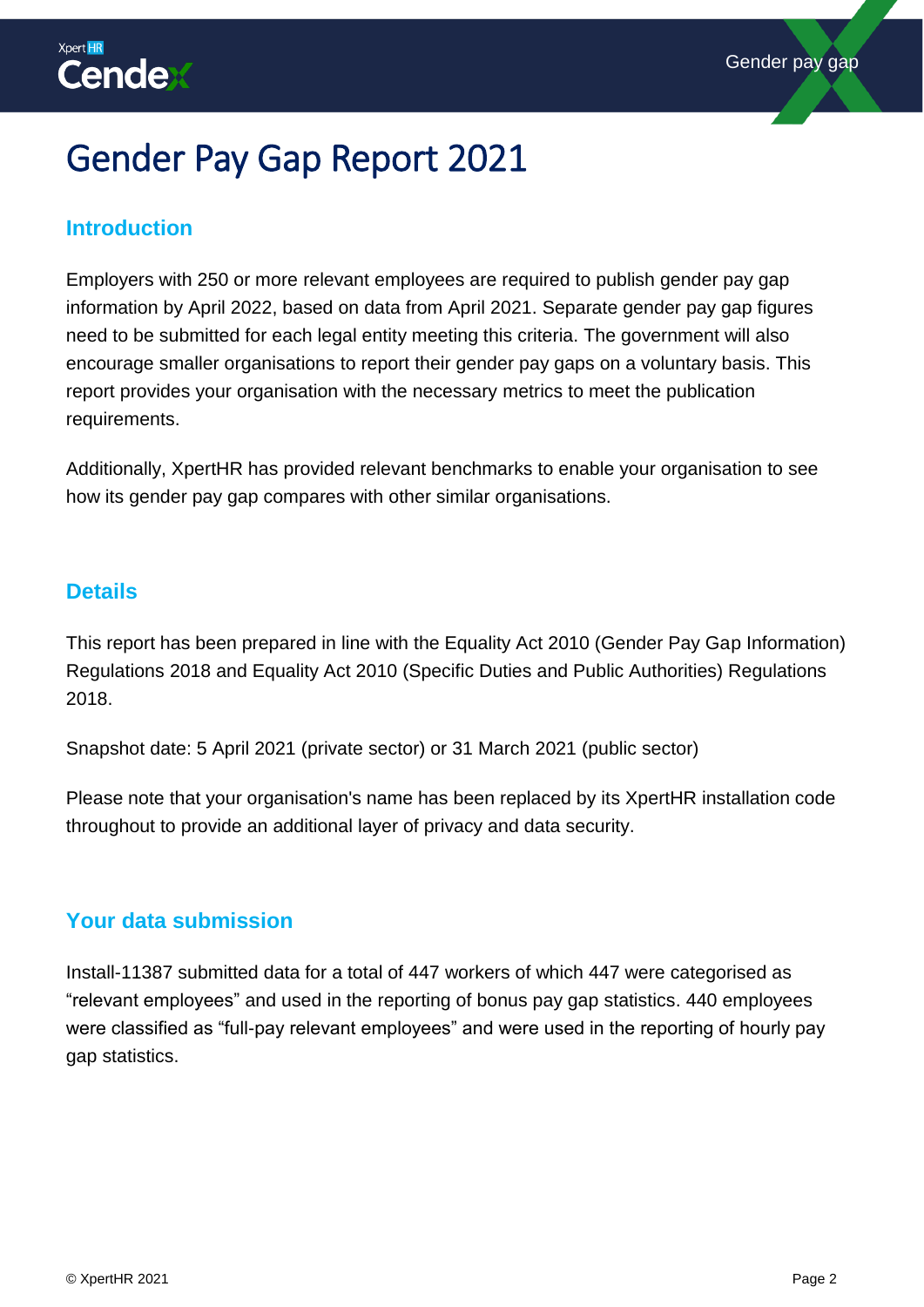

## <span id="page-2-0"></span>Mandatory metrics for your gender pay gap report

**This report has been produced by XpertHR at the request of Install-11387. The metrics within the report are intended to help Install-11387 to meet the gender pay gap reporting requirements.** 

- 1. The **mean gender pay gap** for Install-11387 is 8.2%
- 2. The **median gender pay gap** for Install-11387 is 0.4%
- 3. The percentage of:
	- o **male employees** in Install-11387 receiving a bonus is 0.0%
	- o **female employees** in Install-11387 receiving a bonus is 0.0%
- 4. The **mean gender bonus gap** for Install-11387 is --%
- 5. The **median gender bonus gap** for Install-11387 is --%
- 6. The percentage of males and females in each pay quartile band for Install-11387 is:

| <b>Band</b> | <b>Description</b>                                                                            | <b>Males</b> | <b>Females</b> |
|-------------|-----------------------------------------------------------------------------------------------|--------------|----------------|
| D           | Includes all employees whose standard hourly rate<br>places them in the upper quartile        | $29.1\%$     | 70.9%          |
| C           | Includes all employees whose standard hourly rate<br>places them in the upper middle quartile | 12.7%        | 87.3%          |
| B           | Includes all employees whose standard hourly rate<br>places them in the lower middle quartile | 19.1%        | 80.9%          |
| A           | Includes all employees whose standard hourly rate<br>places them in the lower quartile        | 18.2%        | 81.8%          |

The figures set out above are based on the data supplied by Install-11387 and have been calculated using the standard methodologies set out in the Equality Act 2010 (Gender Pay Gap Information) Regulations 2018.

XpertHR has used its best endeavours to provide Install-11387 with an accurate picture of its gender pay gap and with external benchmarks to set the data in context. This report should not be taken as advice to take any specific actions, and XpertHR accepts no liability for any inaccuracies or errors, or for any actions or inaction on the part of Install-11387.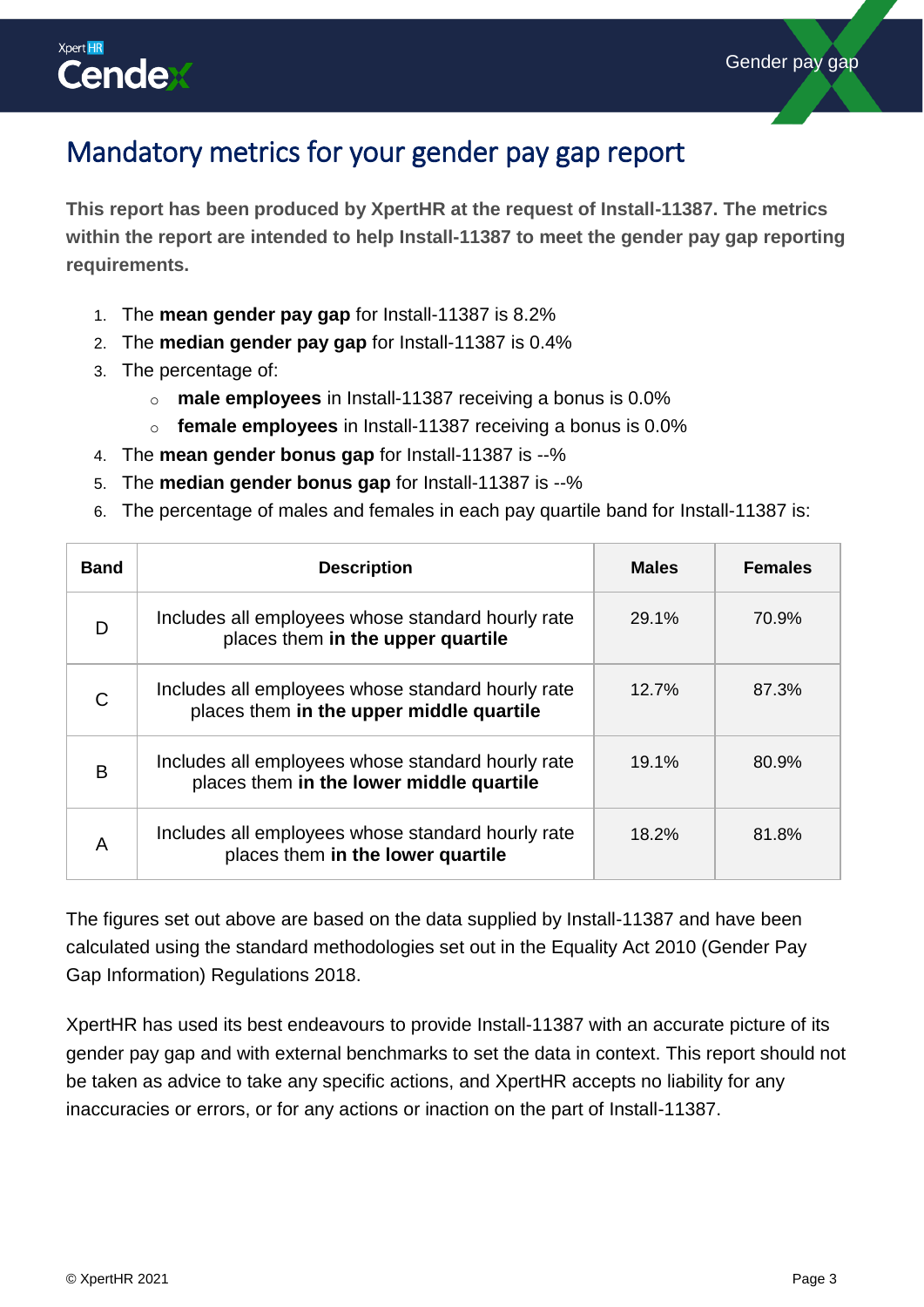

# <span id="page-3-0"></span>Your benchmarks: introduction

These pages benchmark your organisation's data against benchmarks derived from participants in the XpertHR Gender Pay Gap Reporting Service:

- Whole sample all organisations
- Sector organisations in the same broad industry sector
- Industry organisations in the same industry

Additionally, your results have been benchmarked against data from the Office for National Statistics Annual Survey of Hours and Earnings 2021:

- All organisations (UK average)
- Organisations in your industry

### **Headline result**

The mean gender pay gap for Install-11387 is 8.2%.



### Mean gender pay gap: summary chart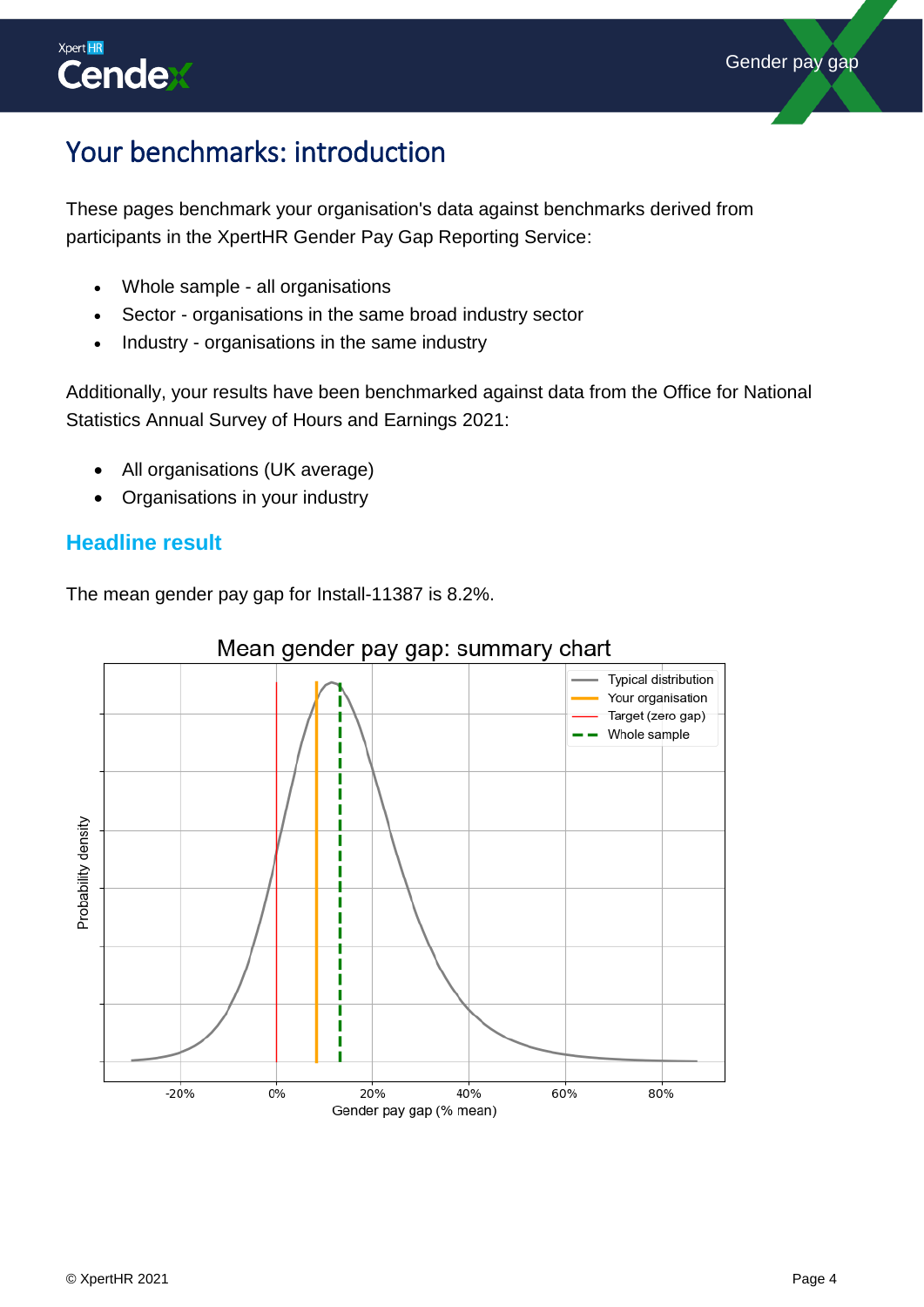

# <span id="page-4-0"></span>Mean gender pay gap

The mean gender pay gap for Install-11387 is **8.2%.** This is the figure you would need to publish in your gender pay gap report.

The monetary amounts behind this figure are:

- A mean male hourly rate of £11.32
- A mean female hourly rate of £10.39
- Or an absolute difference of £0.93 per hour

### **How does this compare?**

| <b>Source</b>              | Group                              | Mean gender pay gap (%) |
|----------------------------|------------------------------------|-------------------------|
| Your organisation          | Install-11387                      | 8.2                     |
| All 2020-21 reports        | Whole sample                       | 13.2                    |
| All 2020-21 reports        | Sector: Charities / not for profit | 7.3                     |
| All 2020-21 reports        | Industry: Not for profit           | 7.3                     |
| <b>National Statistics</b> | All employees                      | 14.4                    |
| <b>National Statistics</b> | Human health and social work       | 21.8                    |

#### **Summary**

At 8.2%, the mean gender pay gap for Install-11387 is significantly below the whole sample figure. It is above the figure for organisations in the same sector and above the figure for organisations in the same industry.

<span id="page-4-1"></span>

| <b>Install-11387,</b><br>Year<br>mean gender pay gap (%) |     |        |  | Change from previous year<br>(percentage points) |
|----------------------------------------------------------|-----|--------|--|--------------------------------------------------|
| 2021                                                     | 8.2 | 0.4    |  |                                                  |
| 2020                                                     | 7.8 | $-0.6$ |  |                                                  |
| 2019                                                     | 8.4 | $-1.2$ |  |                                                  |
| 2018                                                     | 9.6 | --     |  |                                                  |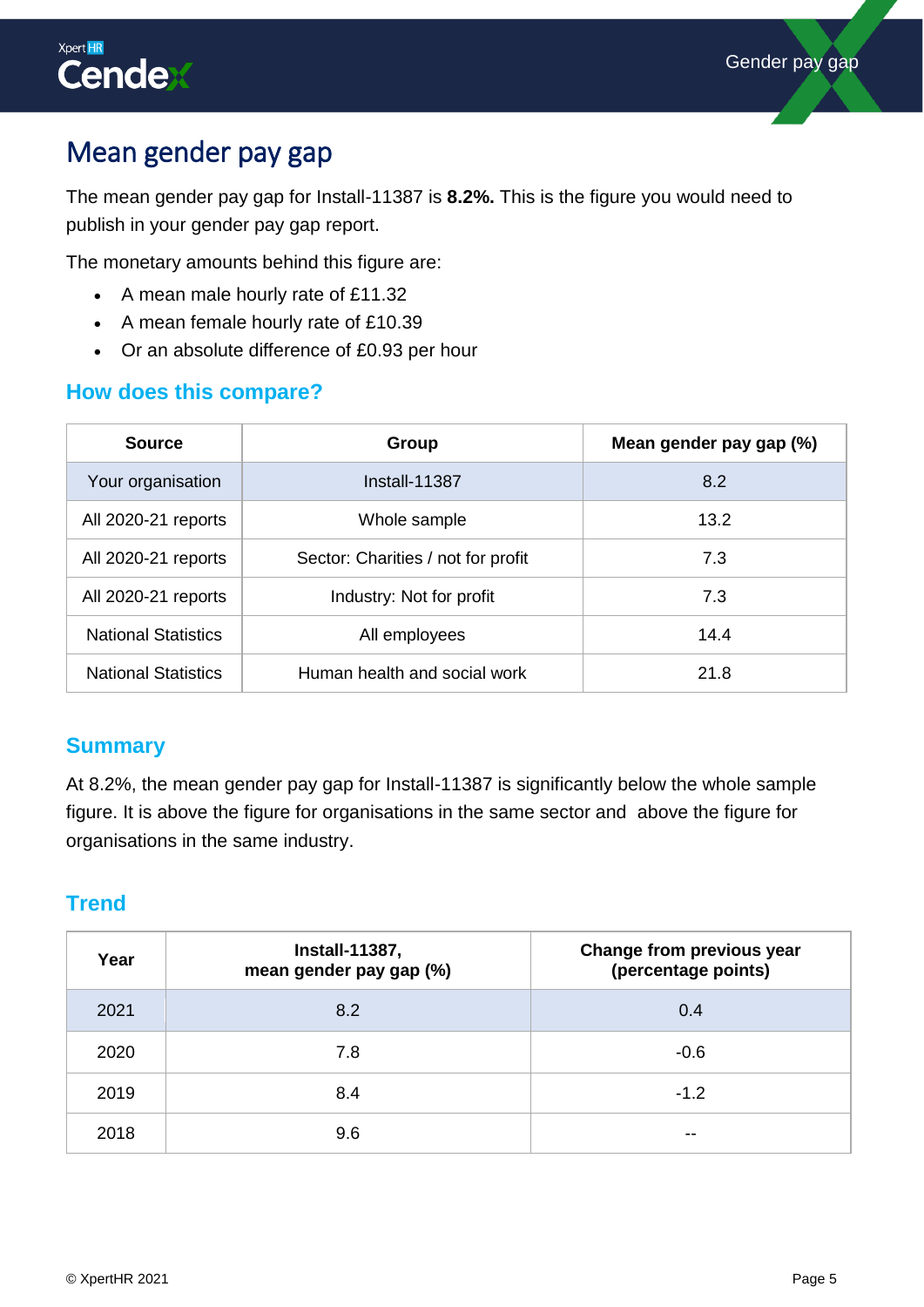

# Median gender pay gap

The median gender pay gap for Install-11387 is **0.4%**. This is the figure you would need to publish in your gender pay gap report.

The monetary amounts behind this figure are:

- A median male hourly rate of £9.31
- A median female hourly rate of £9.27
- Or an absolute difference of £0.03 per hour

### **How does this compare?**

| <b>Source</b>              | Group                              | Median gender pay gap (%) |
|----------------------------|------------------------------------|---------------------------|
| Your organisation          | Install-11387                      | 0.4                       |
| All 2020-21 reports        | Whole sample                       | 10.2                      |
| All 2020-21 reports        | Sector: Charities / not for profit | 3.3                       |
| All 2020-21 reports        | Industry: Not for profit           | 3.3                       |
| <b>National Statistics</b> | All employees                      | 15.4                      |
| <b>National Statistics</b> | Human health and social work       | 15.8                      |

#### **Summary**

At 0.4%, the median gender pay gap for Install-11387 is significantly below the whole sample figure. It is significantly below the figure for organisations in the same sector and significantly below the figure for organisations in the same industry.

<span id="page-5-0"></span>

| Year | <b>Install-11387,</b><br>median gender pay gap (%) | Change from previous year<br>(percentage points) |
|------|----------------------------------------------------|--------------------------------------------------|
| 2021 | 0.4                                                | 0.4                                              |
| 2020 | 0.0                                                | 0.0                                              |
| 2019 | 0.0                                                | 0.0                                              |
| 2018 | 0.0                                                | --                                               |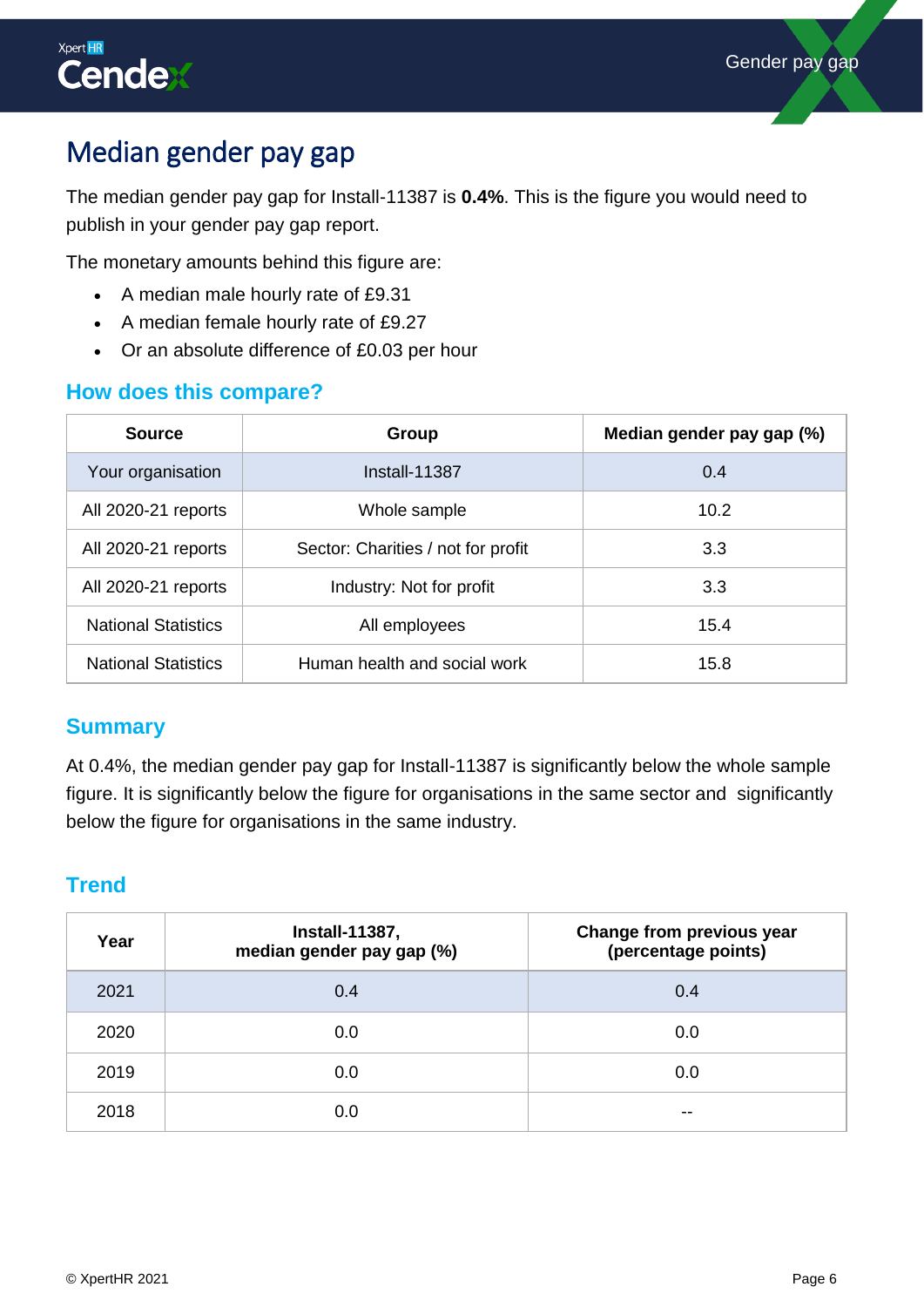# Mean gender bonus gap

The mean gender bonus gap for Install-11387 is **--%**. This is the figure you would need to publish in your gender pay gap report.

The monetary amounts behind this figure are:

- A mean annual male bonus of --
- A mean annual female bonus of --
- Or an absolute difference of --

### **How does this compare?**

| Group                      | Mean gender bonus gap              | Mean gender bonus gap (%) |
|----------------------------|------------------------------------|---------------------------|
| Your organisation          | Install-11387                      |                           |
| All 2020-21 reports        | Whole sample                       | 34.4                      |
| All 2020-21 reports        | Sector: Charities / not for profit | 17.9                      |
| All 2020-21 reports        | Industry: Not for profit           | 17.9                      |
| <b>National Statistics</b> | All employees                      | 66.8                      |
| <b>National Statistics</b> | Human health and social work       | -                         |

## **No bonus data supplied.**

### **Summary**

At --%, the mean gender annual bonus gap for Install-11387 is [not available] the whole sample figure. It is [not available] the figure for organisations in the same sector and [not available] the figure for organisations in the same industry.

<span id="page-6-0"></span>

| Year | <b>Install-11387,</b><br>mean gender bonus gap (%) | Change from previous year<br>(percentage points) |
|------|----------------------------------------------------|--------------------------------------------------|
| 2021 | $- -$                                              | $- -$                                            |
| 2020 | $- -$                                              | $- -$                                            |
| 2019 | --                                                 | $- -$                                            |
| 2018 |                                                    | --                                               |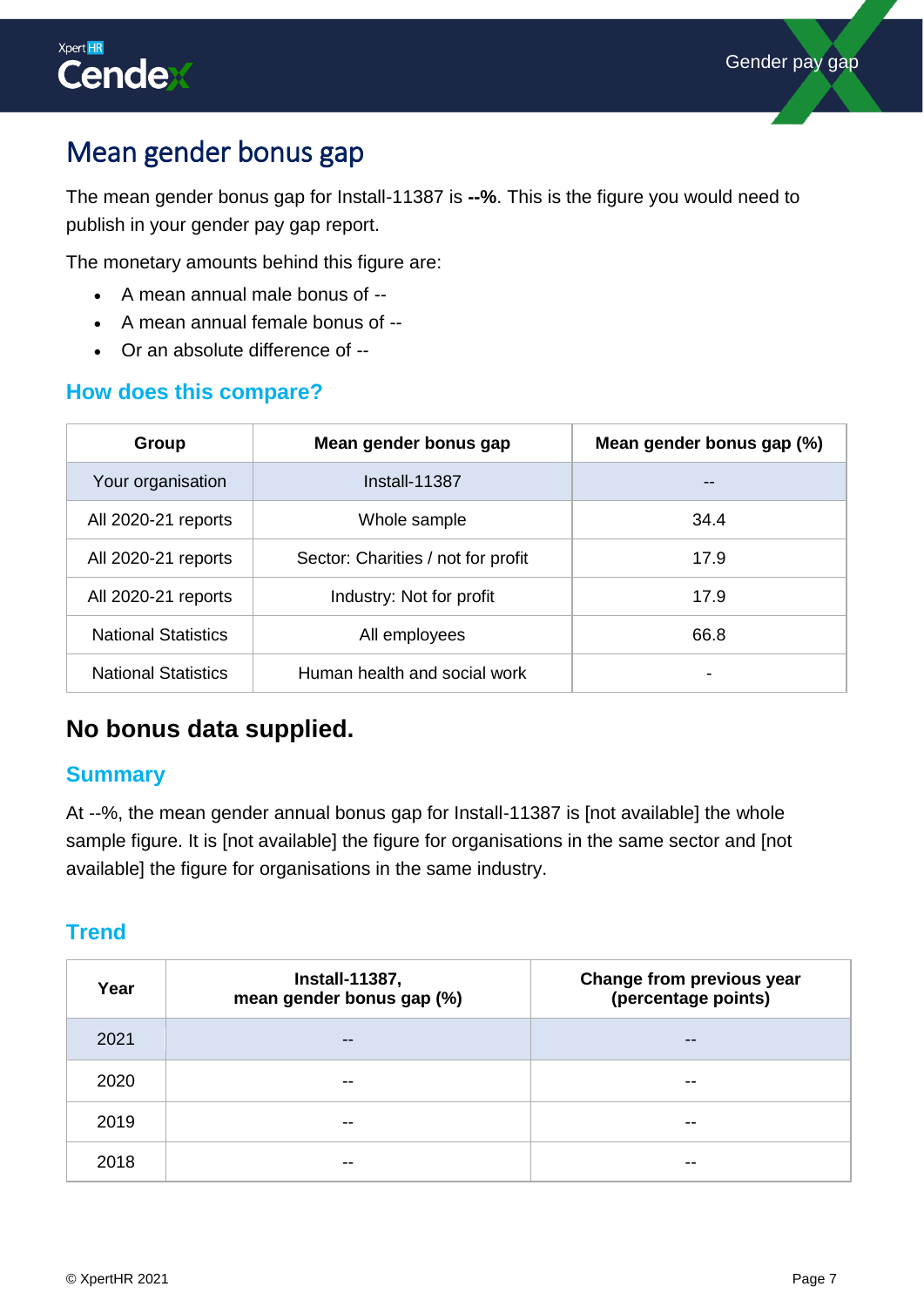# Median gender bonus gap

The median gender bonus gap for Install-11387 is **--%**. This is the figure you would need to publish in your gender pay gap report.

The monetary amounts behind this figure are:

- A median annual male bonus of --
- A median annual female bonus of --
- Or an absolute difference of --

### **How does this compare?**

| <b>Source</b>                                                    | Group                        | Median gender bonus gap (%) |
|------------------------------------------------------------------|------------------------------|-----------------------------|
| Your organisation                                                | $Install-11387$              |                             |
| All 2020-21 reports                                              | Whole sample                 | 18.7                        |
| All 2020-21 reports<br>Sector: Charities / not for profit<br>0.0 |                              |                             |
| All 2020-21 reports                                              | Industry: Not for profit     | 0.0                         |
| <b>National Statistics</b>                                       | All employees                | 42.7                        |
| <b>National Statistics</b>                                       | Human health and social work | -                           |

## **No bonus data supplied.**

### **Summary**

At --%, the median gender annual bonus gap for Install-11387 is [not available] the whole sample figure. It is [not available] the figure for organisations in the same sector and [not available] the figure for organisations in the same industry.

<span id="page-7-0"></span>

| Year | <b>Install-11387,</b><br>median gender bonus gap (%) | Change from previous year<br>(percentage points) |
|------|------------------------------------------------------|--------------------------------------------------|
| 2021 | $- -$                                                | $- -$                                            |
| 2020 | $- -$                                                | $- -$                                            |
| 2019 | --                                                   | --                                               |
| 2018 | --                                                   | --                                               |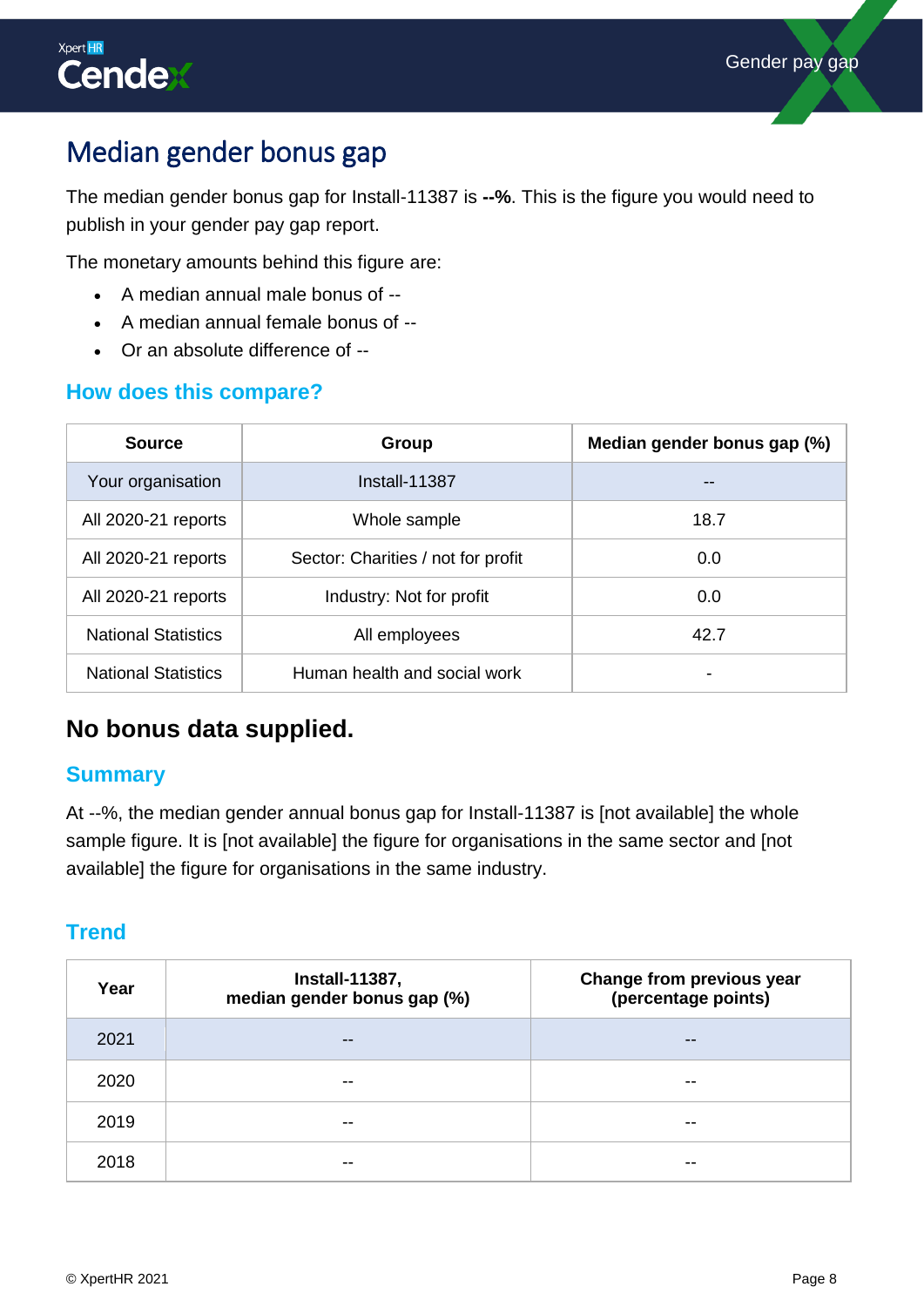

# Your benchmarks: proportion of men and women receiving a bonus

The proportion of male employees in Install-11387 receiving a bonus is **0.0%**

The proportion of female employees in Install-11387 receiving a bonus is **0.0%**

These are the figure you would need to publish in your gender pay gap report.

### **How does this compare?**

| Group                              | Males with bonus (%) | Females with bonus (%) |
|------------------------------------|----------------------|------------------------|
| <b>Install-11387</b>               | 0.0                  | 0.0                    |
| Whole sample                       | 21.0                 | 19.5                   |
| Sector: Charities / not for profit | 0.0                  | 0.0                    |
| Industry: Not for profit           | 0.0                  | 0.0                    |

## **No bonus data supplied.**

#### **Summary**

At 0.0%, the proportion of men receiving a bonus in Install-11387 is [not available] the whole sample figure. At 0.0%, the proportion of women receiving a bonus is [not available] the whole sample figure.

<span id="page-8-0"></span>

| Year | <b>Males with</b><br>bonus $(\%)$ | <b>Change from</b><br>previous year | <b>Females with</b><br>bonus $(\%)$ | <b>Change from</b><br>previous year |
|------|-----------------------------------|-------------------------------------|-------------------------------------|-------------------------------------|
| 2021 | 0.0                               | 0.0                                 | 0.0                                 | 0.0                                 |
| 2020 | 0.0                               | 0.0                                 | 0.0                                 | 0.0                                 |
| 2019 | 0.0                               | 0.0                                 | 0.0                                 | 0.0                                 |
| 2018 | 0.0                               | $- -$                               | 0.0                                 | $- -$                               |